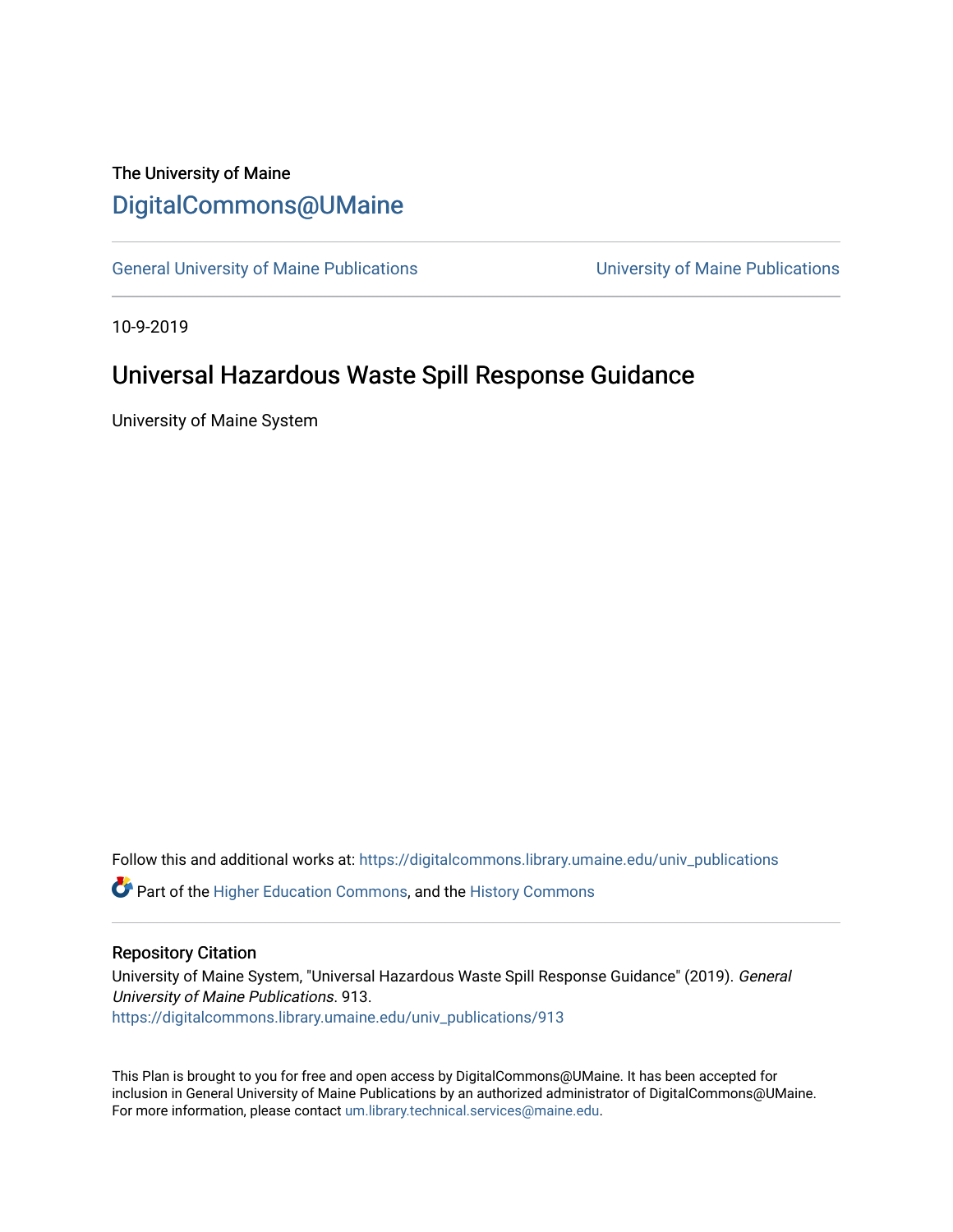# Universal Hazardous Waste Spill Response Guidance

#### Purpose

This document is for spills and releases that do not need to be reported, as well as general information on spills that will need professional clean up. Spills and releases of universal waste can be hazardous to your health. If you do not feel confident with your ability to safely clean up a discharge of universal waste, contact your supervisor for assistance.

#### Preparation

All spills must be reported to immediate supervisors.

If the spill occurred on a carpet or other permeable surface, it may be necessary to remove the flooring to prevent continued exposure to universal waste. This debris should be considered contaminated and treated as hazardous waste. Contact your campus/site Safety representative.

Always wear safety glasses and disposable rubber gloves when cleaning universal waste spills.

A typical "All Purpose" spill kit may consist of 5-gallon sealable pail (or card board box if the kit is designated for broken bulbs only) with the following contents:

- A disposable dust pan or stiff paper or cardboard for scooping and collecting broken glass. Tongs are useful for picking up larger pieces without using your hands.
- Sticky tape for cleanup (e.g. duct tape); Packing tape if using a cardboard box
- Paper towels, Wypalls, or disposable wipes (for hard surfaces)
- Multiple heavy duty, sealable plastic bags (e.g. 2 gallon zip lock)
- Labels: Hazardous Waste and Universal Waste

#### **Cleanup**

**Lamps (11 or more):** A professional contractor is to be called to handle the cleanup. Supervisors are to contact UMS SM at (581-4055) or USM Resource Recovery (780-4658) for assistance.

#### **Lamps (10 or less):**

- Allow 5-10 minutes for local ventilation to remove any residual mercury vapor
- Do not vacuum
- Place broken lamp(s) in a heavy duty plastic bag initially and then place that bag into a cardboard box or 5-gallon sealable pail.
- Carefully scoop up glass fragments and powder using stiff paper or cardboard and place debris and paper/cardboard in a sealable plastic bag.
- Use sticky tape, such as duct tape, to pick up any remaining small glass fragments and powder. Place the used tape in a sealable plastic bag.